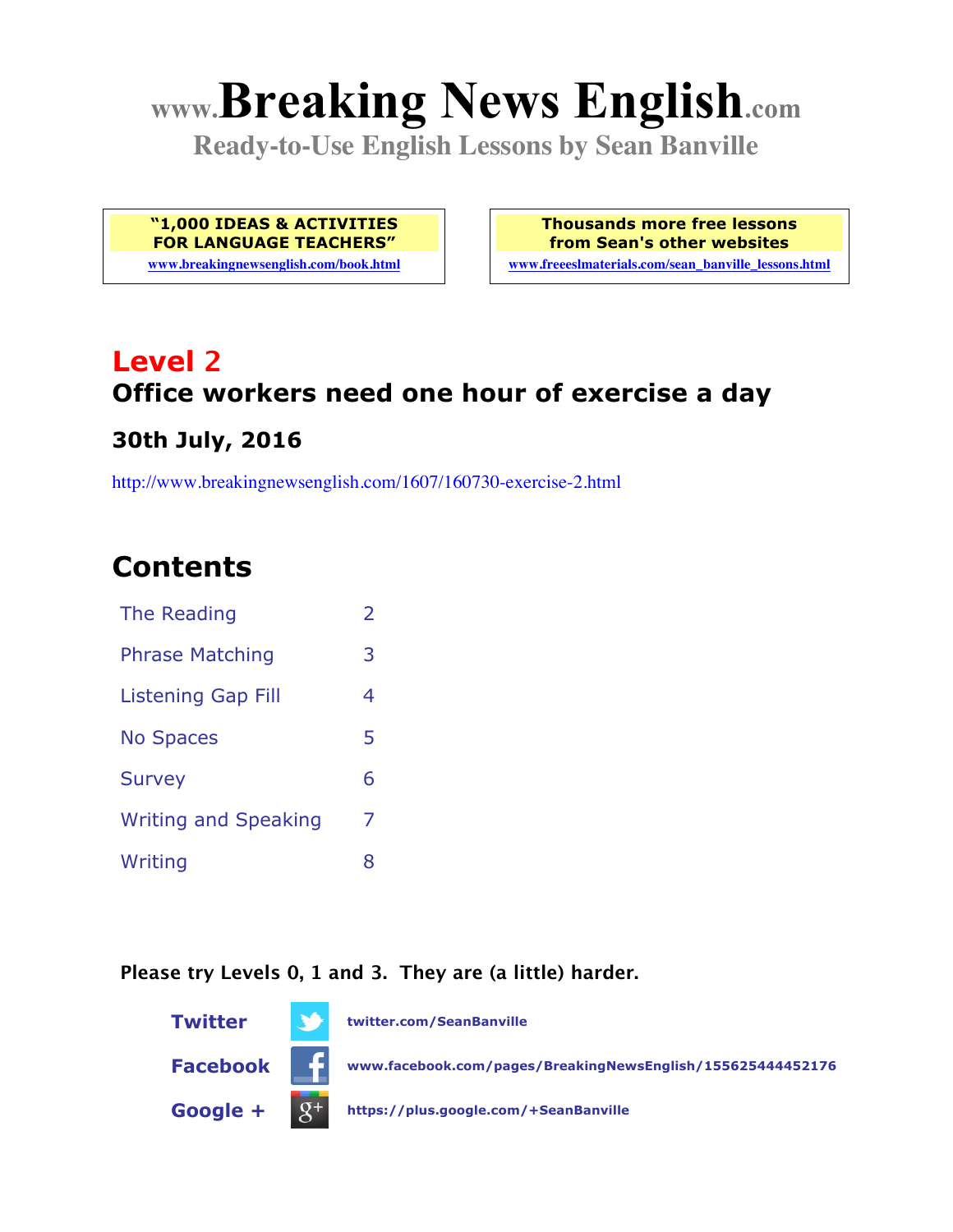### **THE READING**

From http://www.breakingnewsenglish.com/1607/160730-exercise-2.html

Researchers say office workers and other people who sit down a lot must exercise for one hour a day. This is to increase their chance of living longer. Doctors keep telling us that sitting down all day will make our life shorter. Researchers say that sitting in a chair all day is as dangerous as smoking or being overweight. Sitting for eight hours a day could increase the risk of dying early by up to 60 per cent. However, there is good news for people who sit at a desk all day. One hour's exercise each day can cancel the risk of an early death from sitting all day.

The research was published in time for the Olympic Games. Researchers hope this will get people to exercise more. Being inactive increases the risk of getting heart disease, diabetes and cancer. Watching TV all day is one of the worst things we can do. This is also because we will also eat unhealthy snacks. Office workers should get out of their seat more often. A researcher advised people to: "Take a five-minute break every hour, go to the next office, go upstairs to the coffee machine, go to the printer." He added: "Build physical activity into your everyday life."

Sources: http://www.**bbc.com**/news/health-36895789 http://**gizmodo.com**/how-much-you-need-to-exercise-to-make-up-for-sitting-al-1784399171 http://www.**telegraph.co.uk**/news/2016/07/27/office-workers-must-exercise-for-an-hour-a-dayto-counter-death/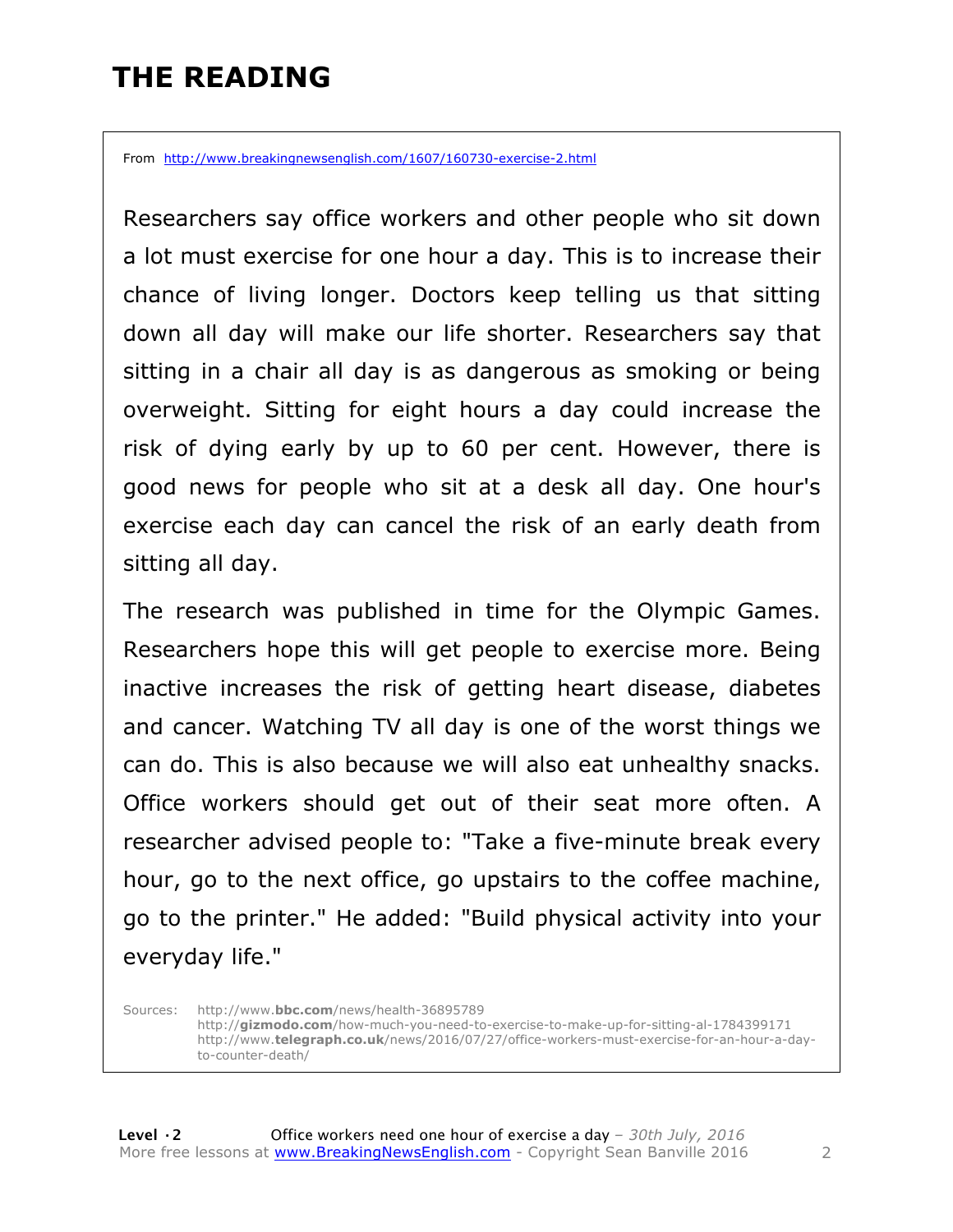### **PHRASE MATCHING**

From http://www.breakingnewsenglish.com/1607/160730-exercise-2.html

### **PARAGRAPH ONE:**

| 1. increase their chance            |
|-------------------------------------|
| 2. make our life                    |
| 3. as dangerous as smoking or       |
| 4. increase the risk of dying early |
| 5. there is good                    |
| 6. people who sit                   |
| 7. One hour's exercise              |
| 8. cancel the risk of               |

#### **PARAGRAPH TWO:**

| 1. The research was published in time    | a. we can do             |
|------------------------------------------|--------------------------|
| 2. Researchers hope this will get people | b. every hour            |
| 3. increases the risk of                 | c. seat more often       |
| 4. Watching TV                           | d. to exercise more      |
| 5. one of the worst things               | e. your everyday life    |
| 6. workers should get out of their       | f. for the Olympic Games |
| 7. Take a five-minute break              | g. all day               |
| 8. Build physical activity into          | h. getting heart disease |

a. news

b. each day

c. by up to 60 per cent

d. an early death

e. of living longer

f. being overweight

g. at a desk all day

h. shorter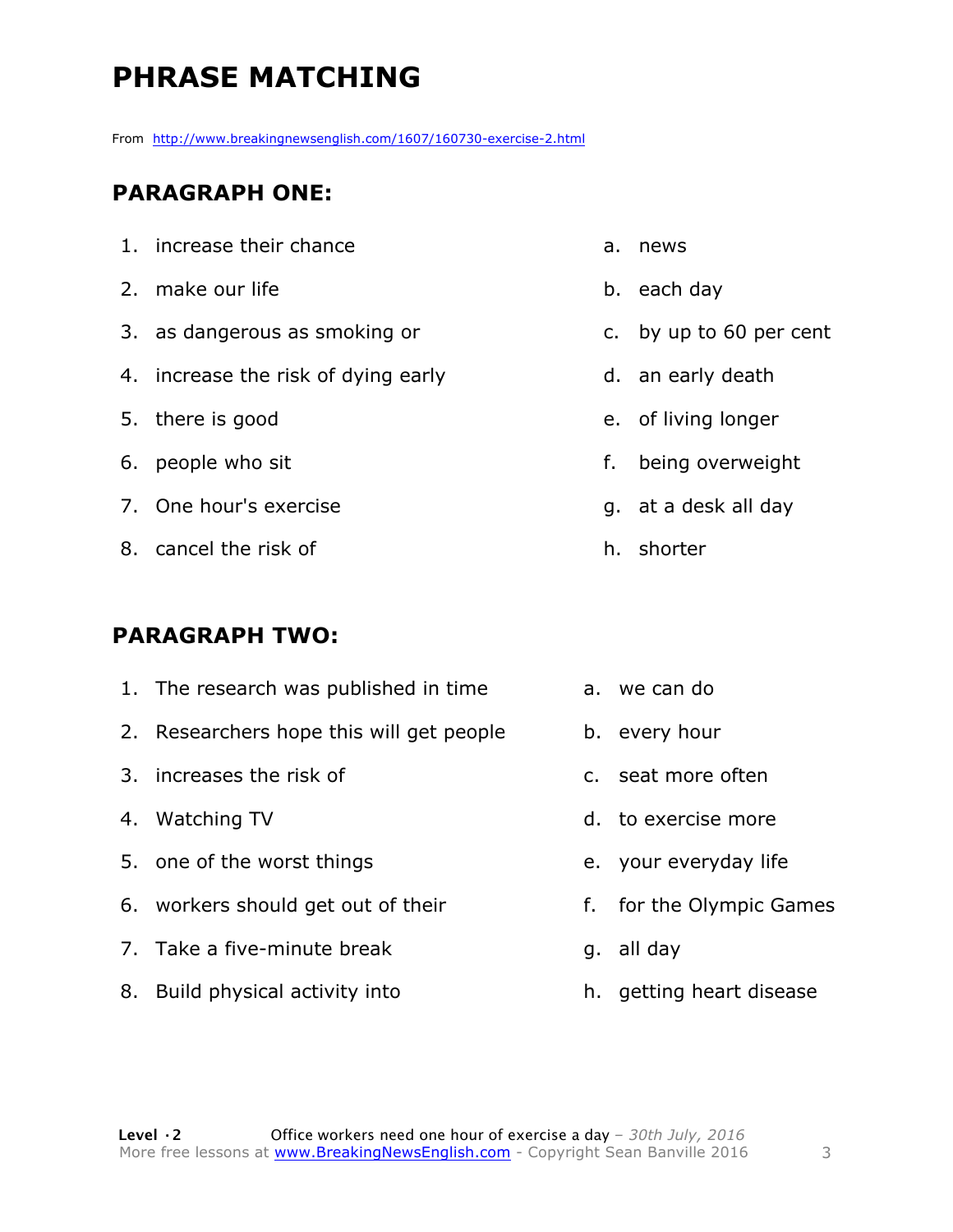### **LISTEN AND FILL IN THE GAPS**

From http://www.breakingnewsenglish.com/1607/160730-exercise-2.html

Researchers say office workers and other people  $(1)$  must exercise for one hour a day. This is to increase their  $(2)$  \_\_\_\_\_\_\_\_\_\_\_\_\_\_\_\_\_\_\_\_\_\_\_\_\_\_ longer. Doctors keep telling us that sitting down all day will (3) \_\_\_\_\_\_\_\_\_\_\_\_\_\_\_\_\_\_\_\_\_\_. Researchers say that sitting in a chair all day is as dangerous as smoking or  $(4)$  \_\_\_\_\_\_\_\_\_\_\_\_\_\_\_\_\_\_\_\_\_\_\_. Sitting for eight hours a day could increase the risk of dying early by up to 60 per cent. However, there (5) \_\_\_\_\_\_\_\_\_\_\_\_\_\_\_\_\_\_\_\_\_\_ people who sit at a desk all day. One hour's exercise each day can cancel the risk of an early death (6) \_\_\_\_\_\_\_\_\_\_\_\_\_\_\_\_\_\_\_\_\_\_\_.

The research was published (7) \_\_\_\_\_\_\_\_\_\_\_\_\_\_\_\_\_\_\_ Olympic Games. Researchers hope this (8) \_\_\_\_\_\_\_\_\_\_\_\_\_\_\_\_\_\_\_\_\_\_\_ exercise more. Being inactive (9) \_\_\_\_\_\_\_\_\_\_\_\_\_\_\_\_\_\_\_\_\_\_\_ of getting heart disease, diabetes and cancer. Watching TV all day is one of the worst things we can do. This is also because we will also eat unhealthy snacks. Office workers (10) \_ matches are not as a sof their seat more often. A researcher advised people to: "Take a fiveminute break every hour, (11) \_\_\_\_\_\_\_\_\_\_\_\_\_\_\_\_\_\_\_\_\_\_\_\_ office, go upstairs to the coffee machine, go to the printer." He added: "Build physical activity into (12) \_\_\_\_\_\_\_\_\_\_\_\_\_\_\_\_\_\_\_\_\_\_\_."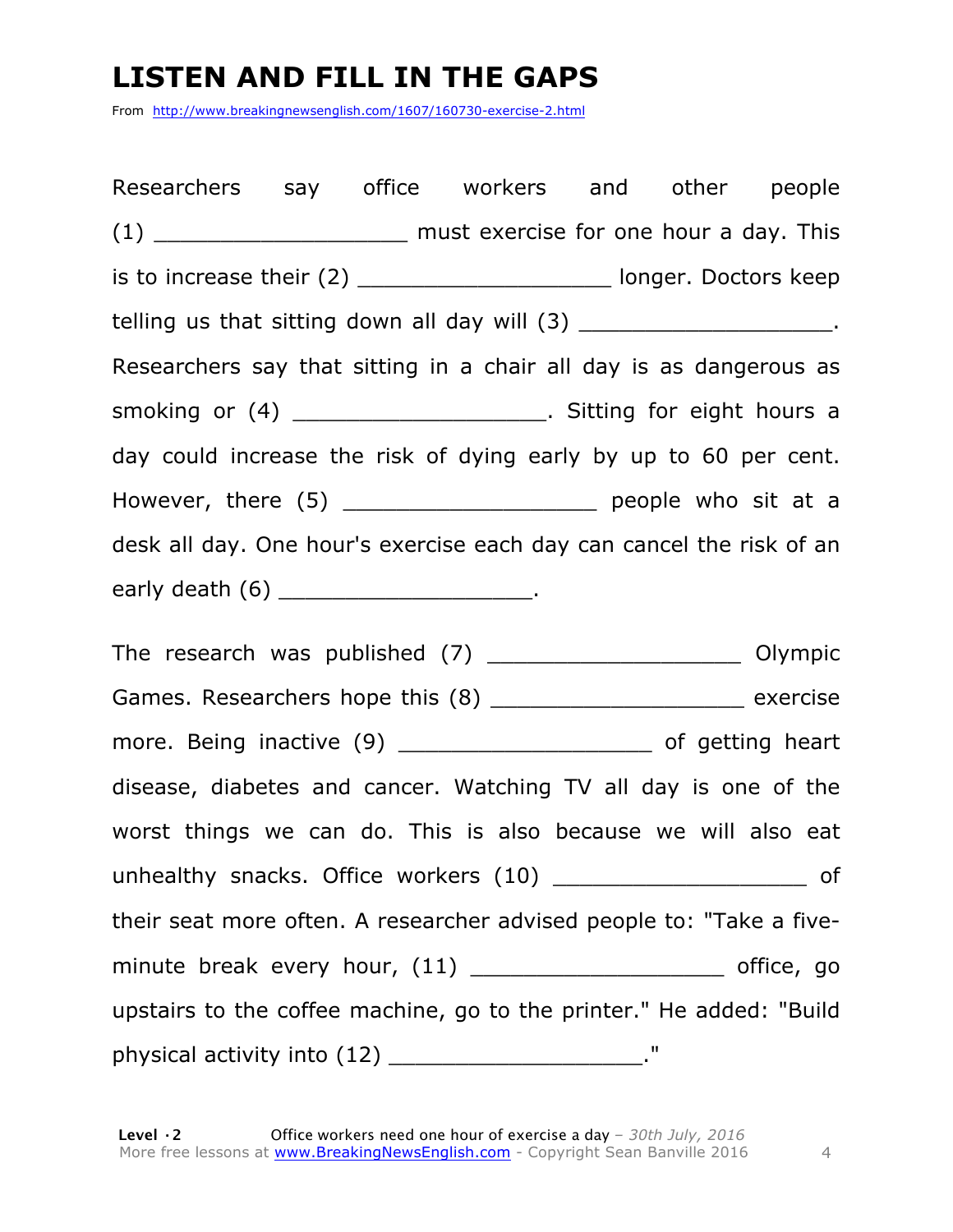## **PUT A SLASH ( / )WHERE THE SPACES ARE**

From http://www.breakingnewsenglish.com/1607/160730-exercise-2.html

Researcherssayofficeworkersandotherpeoplewhositdownalotmuste xerciseforonehouraday.Thisistoincreasetheirchanceoflivinglonger. Doctorskeeptellingusthatsittingdownalldaywillmakeourlifeshorter. Researcherssaythatsittinginachairalldayisasdangerousassmokingo rbeingoverweight.Sittingforeighthoursadaycouldincreasetheriskofd yingearlybyupto60percent.However,thereisgoodnewsforpeoplewh ositatadeskallday.Onehour'sexerciseeachdaycancanceltheriskofan earlydeathfromsittingallday.Theresearchwaspublishedintimeforthe OlympicGames.Researchershopethiswillgetpeopletoexercisemore. Beinginactiveincreasestheriskofgettingheartdisease,diabetesandca ncer.WatchingTValldayisoneoftheworstthingswecando.Thisisalsobe causewewillalsoeatunhealthysnacks.Officeworkersshouldgetoutoft heirseatmoreoften.Aresearcheradvisedpeopleto:"Takeafive-minu tebreakeveryhour,gotothenextoffice,goupstairstothecoffeemachin e,gototheprinter."Headded:"Buildphysicalactivityintoyoureveryday life."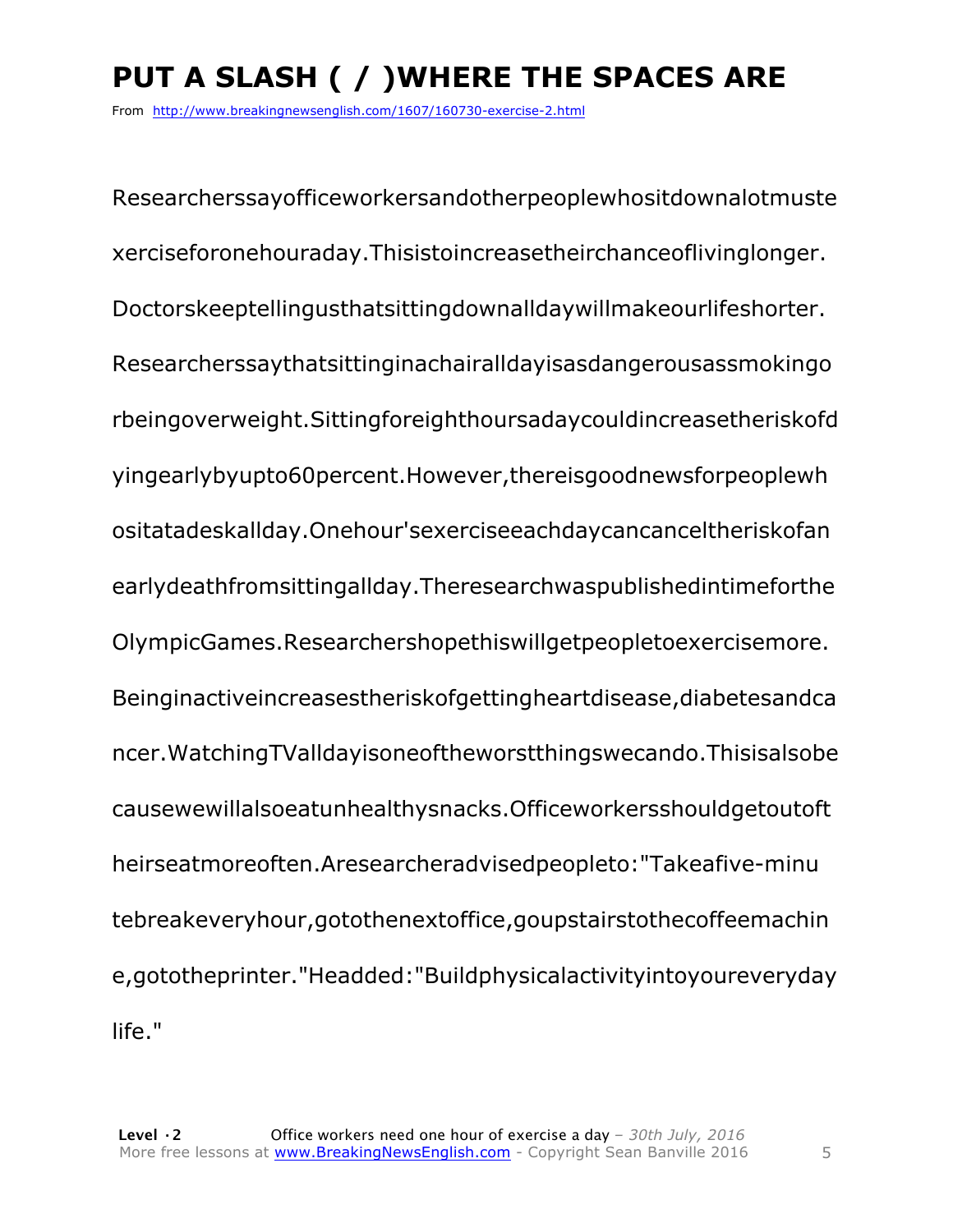### **EXERCISE SURVEY**

From http://www.breakingnewsenglish.com/1607/160730-exercise-4.html

Write five GOOD questions about exercise in the table. Do this in pairs. Each student must write the questions on his / her own paper.

When you have finished, interview other students. Write down their answers.

|      | STUDENT 1 | STUDENT 2 | STUDENT 3 |
|------|-----------|-----------|-----------|
| Q.1. |           |           |           |
| Q.2. |           |           |           |
| Q.3. |           |           |           |
| Q.4. |           |           |           |
| Q.5. |           |           |           |

- Now return to your original partner and share and talk about what you found out. Change partners often.
- Make mini-presentations to other groups on your findings.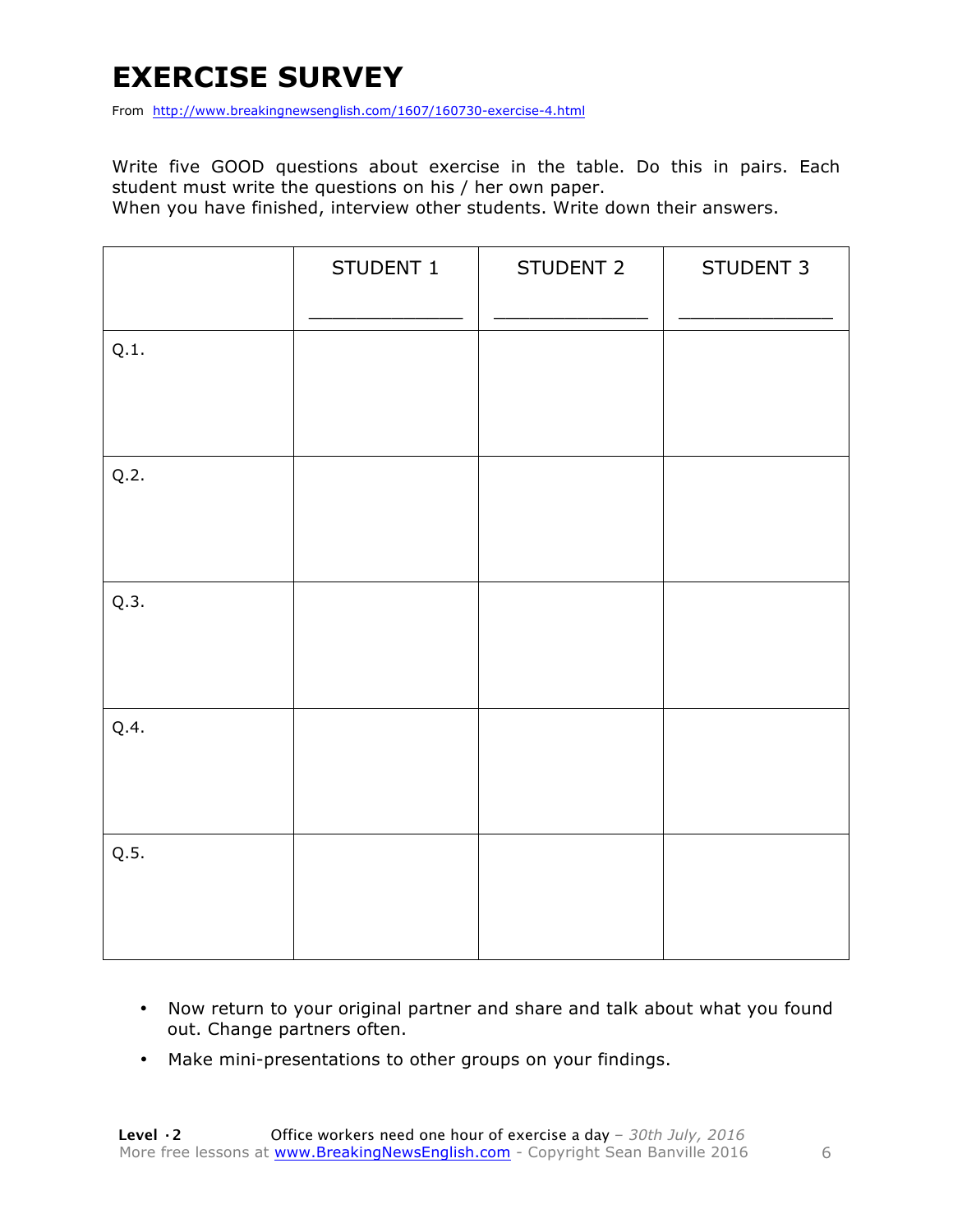### **WRITE QUESTIONS & ASK YOUR PARTNER(S)**

Student A: Do not show these to your speaking partner(s).

| a) |  |  |
|----|--|--|
| b) |  |  |
| c) |  |  |
| d) |  |  |
| e) |  |  |
| f) |  |  |
|    |  |  |

*Office workers need one hour of exercise a day – 30th July, 2016* More free lessons at www.BreakingNewsEnglish.com

### **WRITE QUESTIONS & ASK YOUR PARTNER(S)**

-----------------------------------------------------------------------------

Student B: Do not show these to your speaking partner(s).